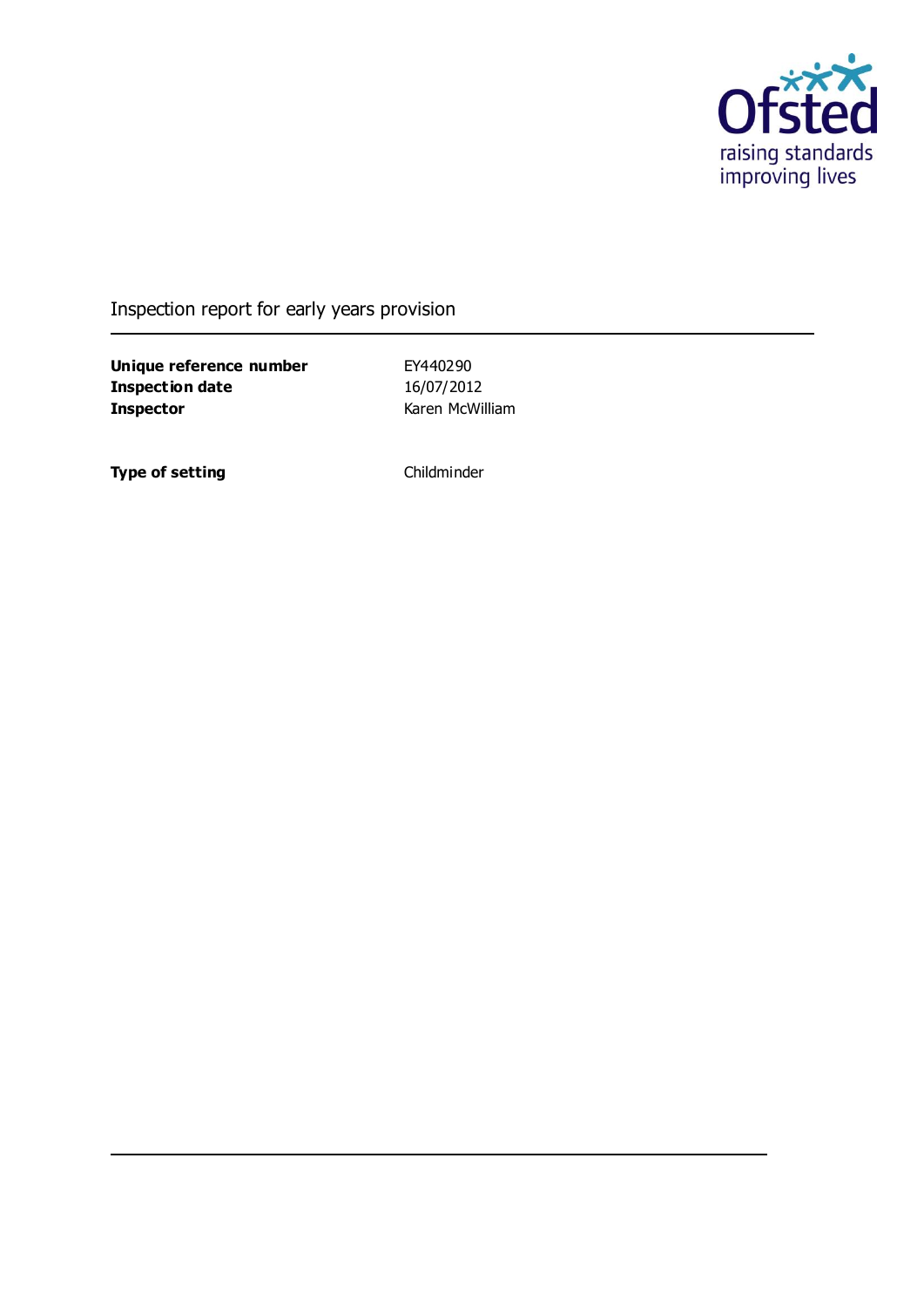The Office for Standards in Education, Children's Services and Skills (Ofsted) regulates and inspects to achieve excellence in the care of children and young people, and in education and skills for learners of all ages. It regulates and inspects childcare and children's social care, and inspects the Children and Family Court Advisory Support Service (Cafcass), schools, colleges, initial teacher training, work-based learning and skills training, adult and community learning, and education and training in prisons and other secure establishments. It assesses council children's services, and inspects services for looked after children, safeguarding and child protection.

If you would like a copy of this document in a different format, such as large print or Braille, please telephone 0300 123 1231, or email enquiries@ofsted.gov.uk.

You may copy all or parts of this document for non-commercial educational purposes, as long as you give details of the source and date of publication and do not alter the information in any way.

T: 0300 123 1231 Textphone: 0161 618 8524 E: enquiries@ofsted.gov.uk W: [www.ofsted.gov.uk](http://www.ofsted.gov.uk/)

© Crown copyright 2012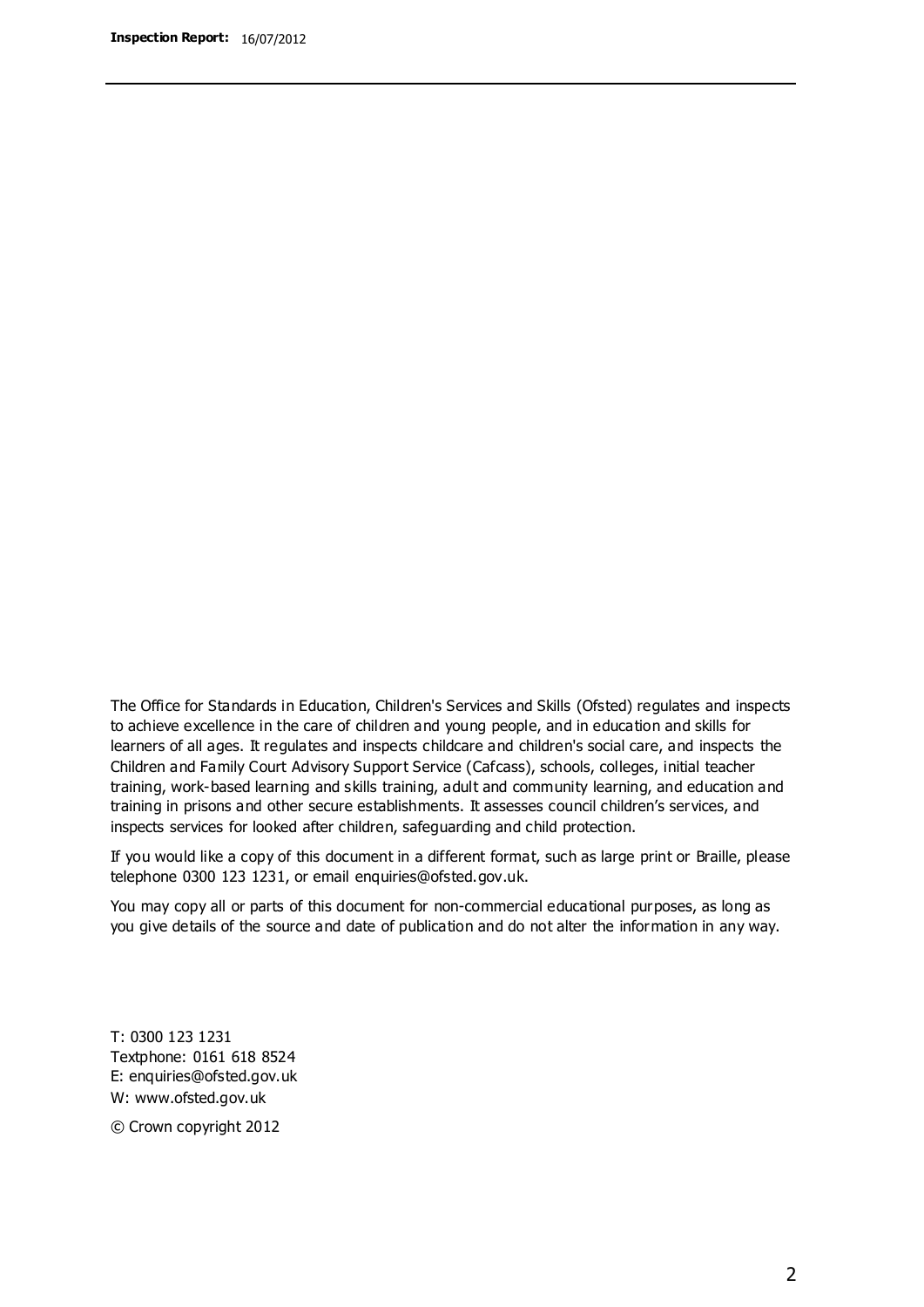### **Introduction**

This inspection was carried out by Ofsted under Sections 49 and 50 of the Childcare Act 2006 on the quality and standards of the registered early years provision. 'Early years provision' refers to provision regulated by Ofsted for children from birth to 31 August following their fifth birthday (the early years age group). The registered person must ensure that this provision complies with the statutory framework for children's learning, development and welfare, known as the *Early* Years Foundation Stage.

The provider must provide a copy of this report to all parents with children at the setting where reasonably practicable. The provider must provide a copy of the report to any other person who asks for one, but may charge a fee for this service (The Childcare (Inspection) Regulations 2008 regulations 9 and 10).

The setting also makes provision for children older than the early years age group which is registered on the voluntary and/or compulsory part(s) of the Childcare Register. This report does not include an evaluation of that provision, but a comment about compliance with the requirements of the Childcare Register is included in Annex B.

Please see our website for more information about each childcare provider. We publish inspection reports, conditions of registration and details of complaints we receive where we or the provider take action to meet the requirements of registration.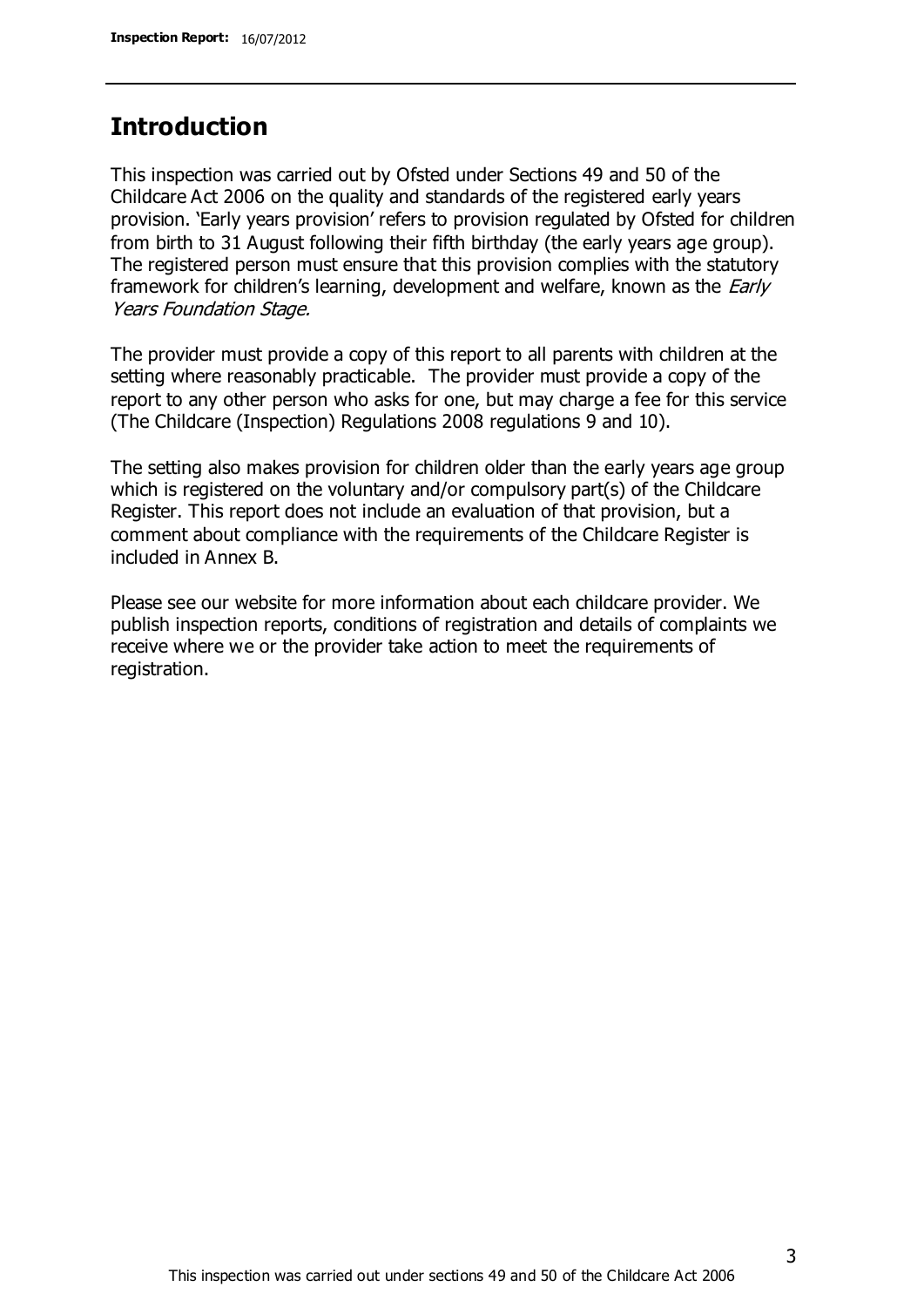### **Description of the childminding**

The childminder was registered in 2011. She lives with her husband and child aged 13 months in Manchester. The whole of the ground floor, the first floor bedroom and bathroom are used for childminding. There is an enclosed garden available for outdoor play. The childminder is able to take and collect children from the local schools and pre-schools. The family has a dog as a pet.

The childminder is registered on the Early Years Register and on both the compulsory and voluntary parts of the Childcare Register to care for a maximum of five children under eight years at any one time, of whom not more than two may be in the early years age range. There are currently three children attending in this age group. Children attend on a full and part-time basis. She also offers care to children over five to 11 years.

The childminder is a member of the National Childminding Association.

## **The overall effectiveness of the early years provision**

Overall the quality of the provision is good.

Children have fun and make good progress through access to stimulating activities and skilful support and challenge. Planning supports children's learning and development most of the time. Good partnerships with others and meaningful relationships with parents ensure individual children's needs are appropriately met. Effective arrangements exist to ensure children's safety and encourage their involvement in the provision. Overall, evaluation identifies the strengths and weaknesses of the provision. The childminder shows drive and commitment and is confident about what she needs to do to secure and further sustain improvements.

## **What steps need to be taken to improve provision further?**

To further improve the early years provision the registered person should:

- improve the use of observations and assessments to identify learning priorities for each child and link these to the educational programmes
- improve the information given to parents by ensuring that policies and procedures are reviewed and updated regularly

## **The effectiveness of leadership and management of the early years provision**

Children are effectively safeguarded because the childminder has a good understanding of safeguarding issues and she ensures records are kept of any injuries or concerns. The childminder has attended training to update her knowledge of keeping children safe, including first aid and all adults in the home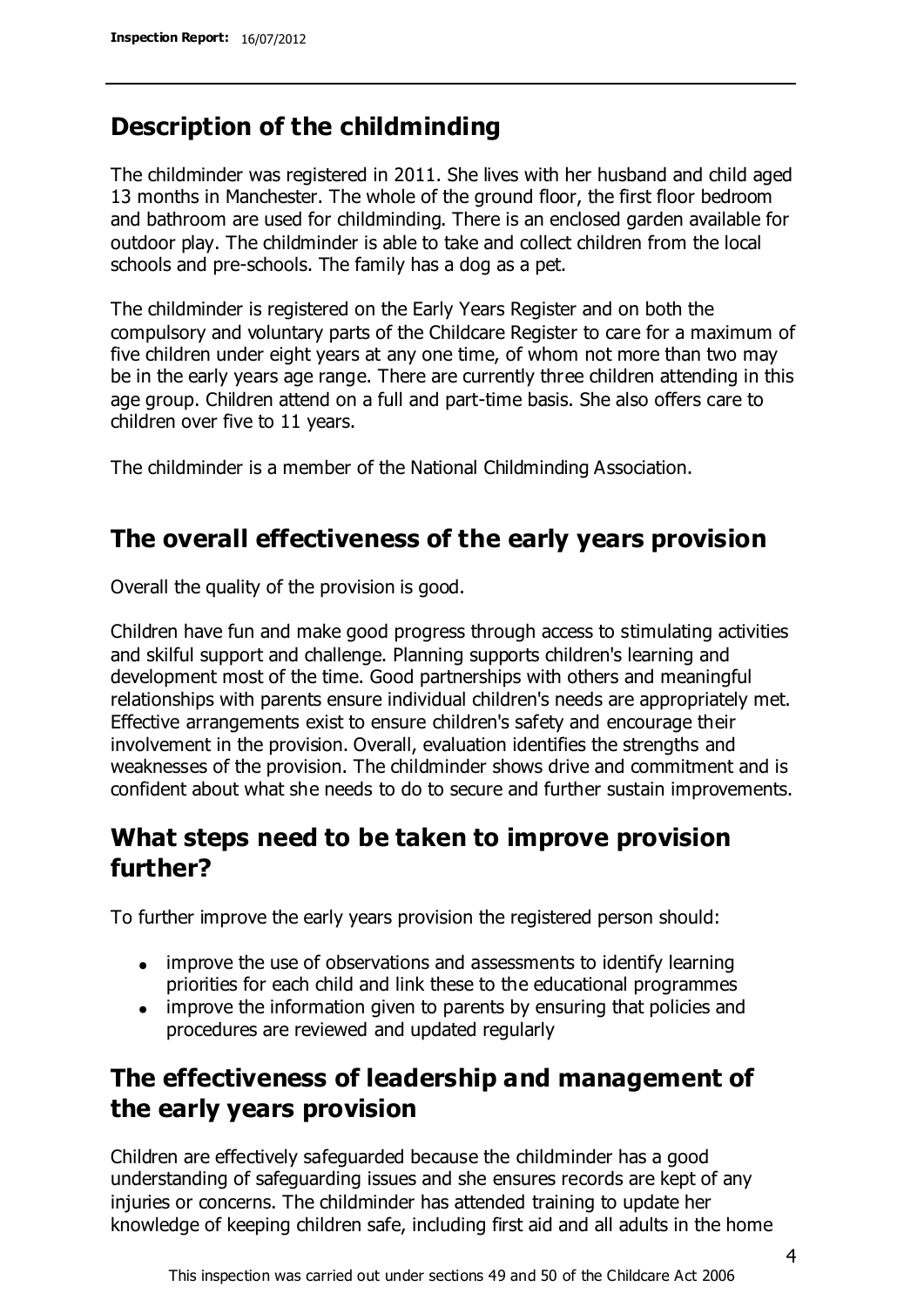have been suitably vetted to further protect children. There are detailed risk assessments of all aspects of the provision this means that the environment is safe for the children to explore. Children are further protected because the childminder keeps good documentation including medication and daily checks. The smoke alarms within the setting are routinely tested and the childminder has a clear and effective escape plan in place which is regularly practised by the children.

The childminder has a good range of age-appropriate, well-maintained and suitable resources to support all areas of learning. These clearly contribute to the good progress children make. The effective use of low level storage ensures children can independently select activities. This means that children develop selfhelp skills and are active in their learning. The childminder makes good use of the local environment as a result children make good links with their community. For example, the children regularly visit the local playgroup to socialise and partake in activities which complement their experiences at the setting.

The childminder has established effective partnerships with parents and others. She obtains a wealth of information from parents regarding their children to ensure their needs are appropriately met and to ensure she provides continuity of care. Parents and the childminder complete daily diaries which document all aspects of the children's care and parents are also encouraged to contribute to the children's learning journeys. The childminder also ensures parents receive copies of all the setting's policies and procedures from the outset. As a result, parents are fully involved in their children's learning and their views are taken into account. Although, some policies require updating to reflect the setting's current procedures. The childminder works hard to establish relationships with others who also provide care for the minded children to provide continuity of care. She also networks with other childminders for support and to share good practice.

The childminder reflects upon and evaluates her practice. She is very aware of her strengths and areas for development and has highlighted further training as a priority. The childminder seeks the views of parents and children through verbal feedback and questionnaires then uses this well to further enhance experiences for children. For example, children commented on a questionnaire that they would like to build dens. The childminder facilitated this by providing the resources and support.

### **The quality and standards of the early years provision and outcomes for children**

Children are happy and confident in the childminder's care. Good levels of continuous verbal interaction and emotional support ensure children thrive in the childminder's care. Children demonstrate they feel safe by snuggling into the childminder as she feeds them their bottle. Children are secure in the setting's routines and quickly settle to sleep when tired. A wide range of safety equipment, such as, stair gates and fire guards further ensures children's safety.

The childminder has a sufficient knowledge of the Early Years Foundation Stage.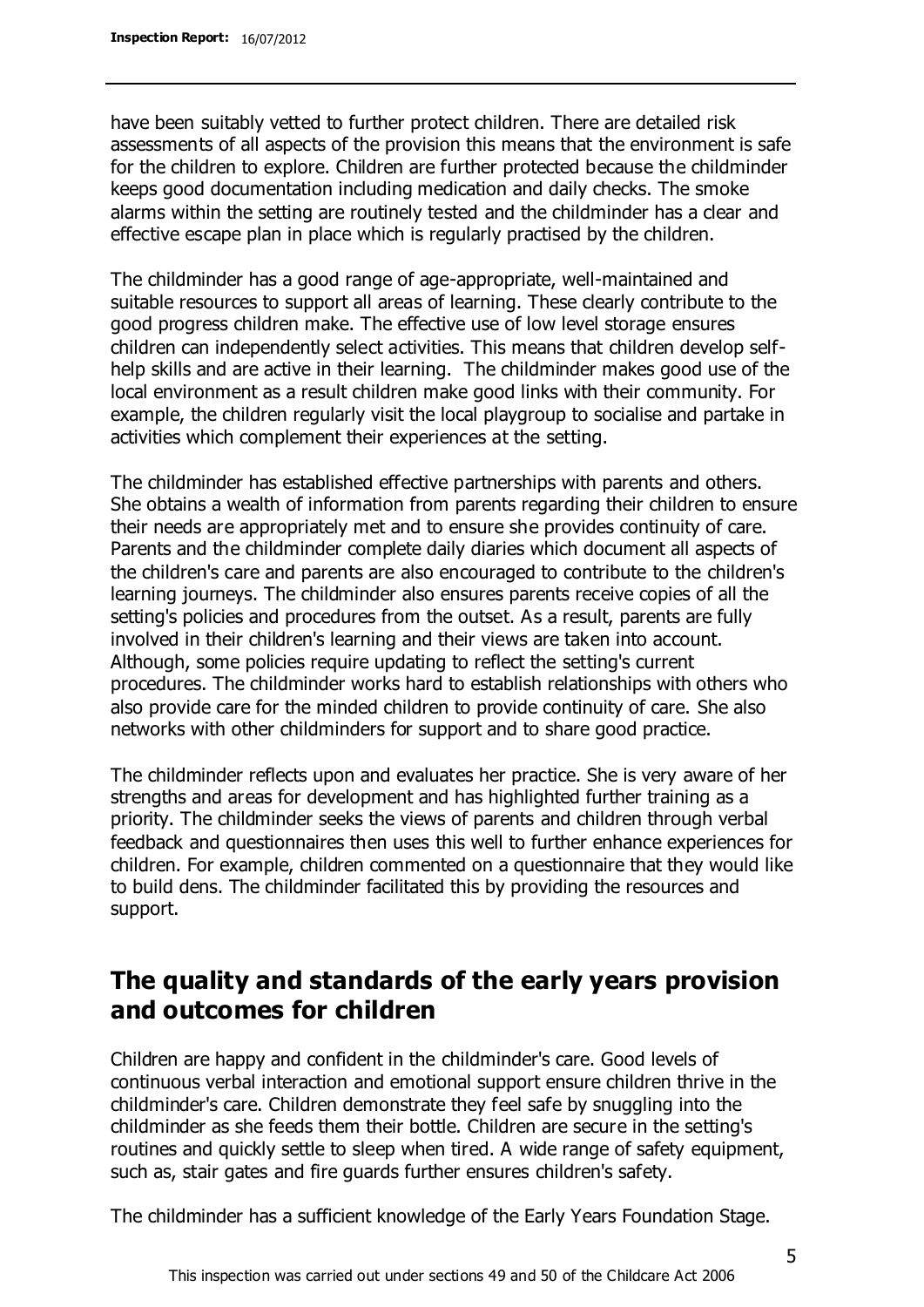She observes what children can do and documents next steps in their learning journals. Although, these are not always used consistently to inform the educational programmes. Mark making activities are continuously available both indoors and outdoors. Children have access to paints and crayons and have started to form recognisable letters. Babies enjoy making marks in food and cream. All of which contribute to children developing early writing skills. Children develop good communication and language skills because the childminder responds affectionately to babies. They babble and giggle in delight in response to her constant involvement with them. There are lots of resources available to further support their developing skills, such as books, a wide range of electronic toys and a laptop. The childminder ensures there are lots of opportunities for children to develop good problem solving skills. Children enjoy fitting construction pieces together and posting shapes. The childminder also ensures number games form part of children's daily play. For example, they count together as they read books. Children acquire a good knowledge of the world around them as they explore the local community, such as the local library and farm. A range of small world toys and role play equipment further contribute to their understanding.

Children's health is effectively promoted by the childminder. They play in a clean environment and readily wash their hands before meals and after outdoor play. Children also clean their teeth after each meal; this is because good hygiene practices are well-established. Children are offered healthy choices of fruit and independently make their own sandwiches. The childminder ensures they access the fresh air daily in the spacious garden. Trips to the park also encourage children to lead healthy lifestyles because they access a range of equipment to test and challenge their skills. As a result, they develop good physical skills. The childminder is a good role model, her calm nature and genuine warmth ensures children are settled and content in her care. She offers constant praise and encouragement which ensures children develop positive images of themselves. There are resources which reflect diversity to contribute to children valuing similarities and differences within the society in which they live. Overall, children are developing many valuable skills which help to set secure foundations for their future learning.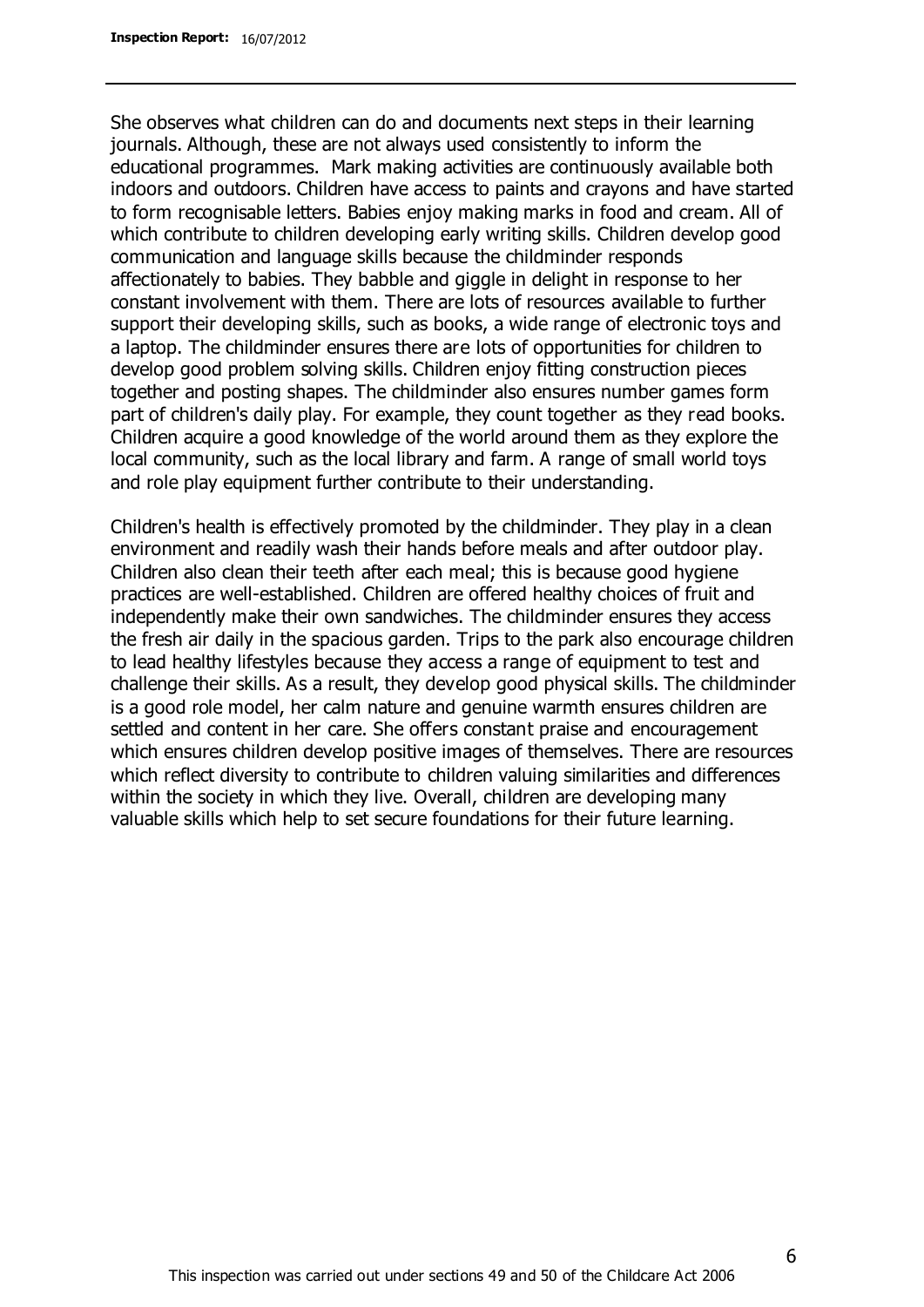## **Annex A: record of inspection judgements**

#### **The key inspection judgements and what they mean**

Grade 1 is Outstanding: this aspect of the provision is of exceptionally high quality Grade 2 is Good: this aspect of the provision is strong Grade 3 is Satisfactory: this aspect of the provision is sound Grade 4 is Inadequate: this aspect of the provision is not good enough

### **The overall effectiveness of the early years provision**

| How well does the setting meet the needs of the<br>children in the Early Years Foundation Stage? |  |
|--------------------------------------------------------------------------------------------------|--|
| The capacity of the provision to maintain continuous                                             |  |
| improvement                                                                                      |  |

### **The effectiveness of leadership and management of the early years provision**

| The effectiveness of leadership and management of the             |  |
|-------------------------------------------------------------------|--|
| <b>Early Years Foundation Stage</b>                               |  |
| The effectiveness of leadership and management in embedding       |  |
| ambition and driving improvement                                  |  |
| The effectiveness with which the setting deploys resources        |  |
| The effectiveness with which the setting promotes equality and    |  |
| diversity                                                         |  |
| The effectiveness of safeguarding                                 |  |
| The effectiveness of the setting's self-evaluation, including the |  |
| steps taken to promote improvement                                |  |
| The effectiveness of partnerships                                 |  |
| The effectiveness of the setting's engagement with parents and    |  |
| carers                                                            |  |

### **The quality of the provision in the Early Years Foundation Stage**

The quality of the provision in the Early Years Foundation Stage  $\vert$  2

### **Outcomes for children in the Early Years Foundation Stage**

| <b>Outcomes for children in the Early Years Foundation</b>    |  |
|---------------------------------------------------------------|--|
| <b>Stage</b>                                                  |  |
| The extent to which children achieve and enjoy their learning |  |
| The extent to which children feel safe                        |  |
| The extent to which children adopt healthy lifestyles         |  |
| The extent to which children make a positive contribution     |  |
| The extent to which children develop skills for the future    |  |

Any complaints about the inspection or report should be made following the procedures set out in the guidance available from Ofsted's website: www.ofsted.gov.uk